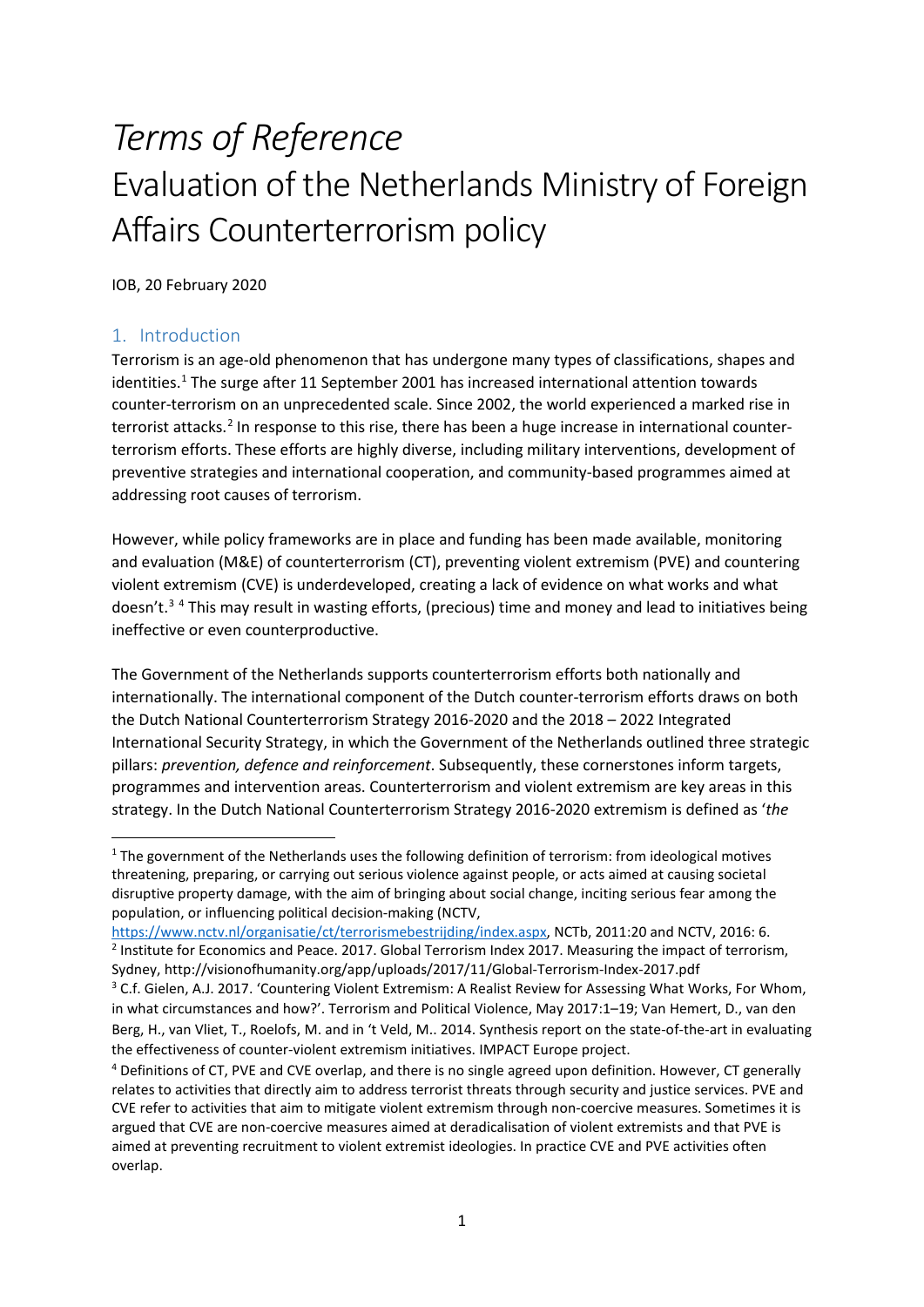*phenomenon whereby persons or groups are prepared to violate the law or carry out activities that undermine the democratic legal order out of ideological motives*'.[5](#page-1-0) These activities can be either violent (acts of violence, assault or more serious forms of violence) or non-violent (hate speech, spreading fear, spread disinformation, demonize and intimidate).[6](#page-1-1)

Within the Ministry of Foreign Affairs (MFA), responsibility for CT and CVE policy and interventions lies with the Counterterrorism and National Security Division of the Security Policy Department (DVB/TN). This covers a broad range of CT-related files, including but not limited to: returning Foreign Terrorist Fighters; international cooperation on CT, both bilaterally and in multilateral forums like the GCTF, the United Nations, and the EU; the CT activities in the EU; relations with other ministries on CT; and the effect of CT-measures on civil society. Therefore this evaluation mainly focus on activities of DVB/TN, however we will also look at coherence and cooperation with other partners. DVB/TN works with other regional and thematic departments, including the Stability and Humanitarian Aid Department (DSH), which is involved in PVE policies and interventions with respect to addressing the link with the root causes of violent extremism. DSH focusses on *preventing violent extremism* with the aim '*to improve people's resilience against violent extremism and to provide viable alternatives'*. DVB/TN also works closely with DMM, DAM, DAF and partners outside the MFA, such as the NCTV.

An evaluation of the pursued policy over the last years (2015-2019) could help the MFA in improving relevance and impact of its policy and programmes. Since CT and P/CVE is still high on the security agenda, $7$  a reflection on achievements and lessons learned comes at an appropriate moment. As discussed further below this evaluation will focus on three subjects:

- 1. Conditions for effectiveness of selected activities on P/CVE.
- 2. Dutch involvement in the GCTF.
- 3. The system of Regional Security Coordinators (RSCs).

These three subjects will be dealt with as separate studies, and contribute to a synthesis report.

# <span id="page-1-5"></span>2. Purpose and timeframe of the evaluation

The evaluation focuses primarily on the period between 2015 and 2020, thereby taking the start of the Dutch co-chairmanship of the Global Counter-Terrorism Forum (GCTF) and the setup of the network of Regional Security Coordinators (RSC) as the starting point. Where relevant, the evaluation will include activities that preceded this timeframe.

The evaluation has two main objectives:

- To assess the objectives of the MFA in the policy area of CT and P/CVE, and investigate the relevance, coherence and, where possible, effectiveness (see text box  $1<sup>8</sup>$  $1<sup>8</sup>$  $1<sup>8</sup>$ ) of MFA policies and interventions<sup>9</sup> (*accountability*).
- To provide lessons and recommendations for future policy and programming (*learning*).

<span id="page-1-0"></span> <sup>5</sup> NCTV, 2016: 5.

<span id="page-1-1"></span><sup>6</sup> <https://www.aivd.nl/onderwerpen/extremisme>

<span id="page-1-2"></span><sup>7</sup> See Ministerie van Buitenlandse Zaken, *Wereldwijd voor een veilig Nederland. Geïntegreerde Buitenland- en Veiligheidsstrategie 2018-2022*, 2018: 33-34.<br><sup>8</sup> <https://www.oecd.org/dac/evaluation/daccriteriaforevaluatingdevelopmentassistance.htm>

<span id="page-1-3"></span>

<span id="page-1-4"></span><sup>&</sup>lt;sup>9</sup> This does not include kinetic interventions.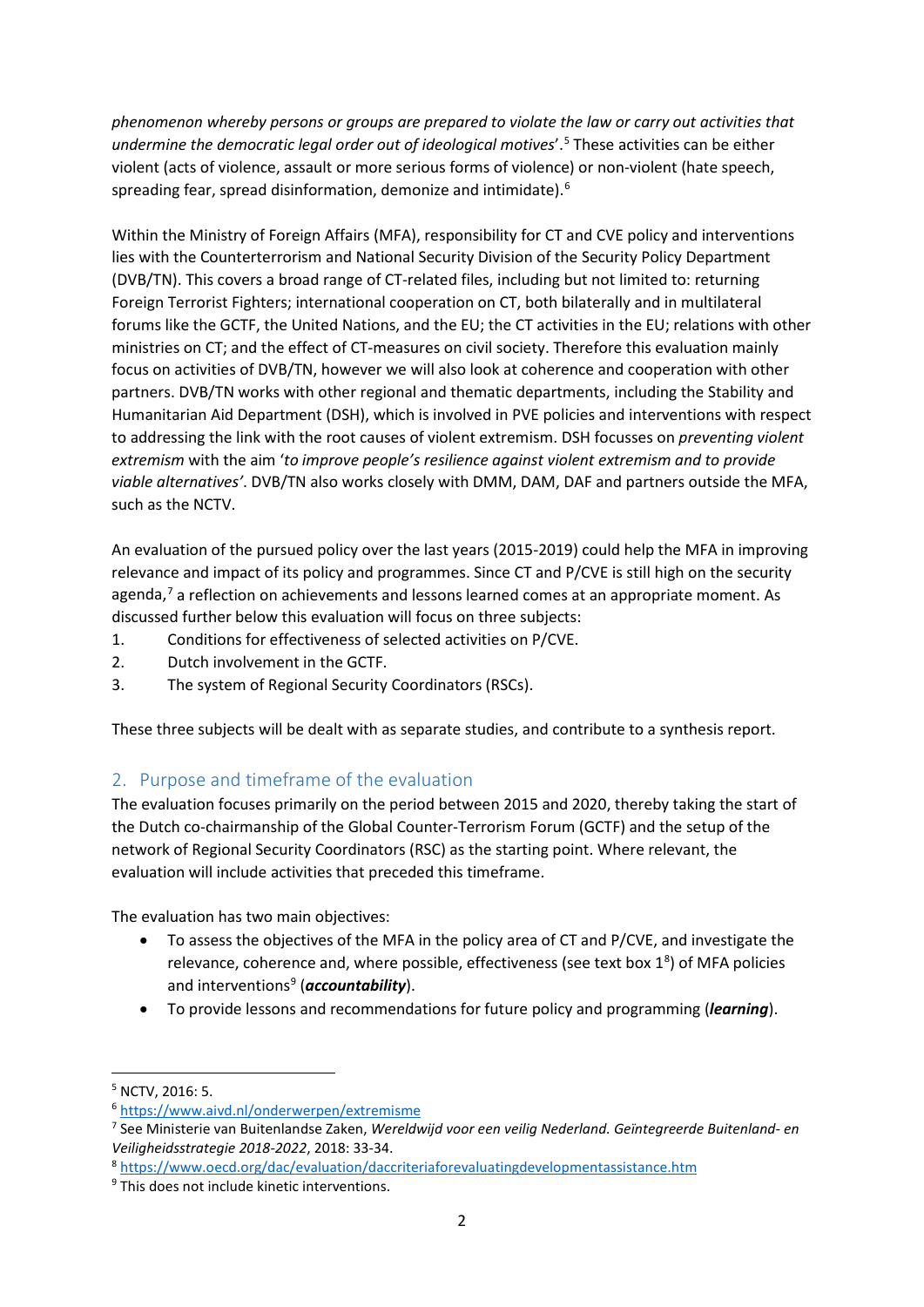#### **Text box 1. Relevance, coherence and effectiveness**

According to the OECD-DAC criteria 'relevance' is defined as: *The extent to which the intervention objectives and design respond to beneficiaries', global, country, and partner/institution needs, policies, and priorities, and continue to do so if circumstances change.* The question related to that being: Is the intervention doing the right things? In relation to this evaluation the Netherlands becoming co-chair of the GCTF and the setting up the RSC-network by the MFA can for example be perceived as interventions.

The criteria 'coherence' is defined as: *The compatibility of the intervention with other interventions in a country, sector or institution.* The question related to that being: How well does the intervention fit? In relation to this evaluation one can for example think of how DVB/TN interventions on the international level (for example within the GCTF) fits on the level of the other clusters within DVB/TN (regional and national) as well as the partners of DVB/TN within the MFA (DSH, DAM) or outside the MFA (NCTV).

The criteria 'effectiveness' is defined as: *The extent to which the intervention achieved, or is expected to achieve, its objectives, and its results, including any differential results across groups.* The question related to that being: Is the intervention achieving its objectives? So, for example whether the objectives the MFA had for its co-chairmanship of the GCTF have been achieved or whether the RSCnetwork have strengthened bilateral and multilateral cooperation on CT and P/CVE.

As will be presented below in the overview of the MFA's policies and interventions, the MFA's activities on CT and P/CVE are broad and varied. This evaluation will not investigate every aspect of the MFA's CT and P/CVE policies and interventions, but focus on selected elements. This selection is explained under scope on pag[e 10.](#page-9-0)

#### **Text box 2. Defining the MFA's CT and P/CVE policies**

Whereas DVB/TN focuses on the more specific security area (CT and CVE) and the more political dimension of PVE, DSH focusses on the more generic PVE(-relevant) area, incl. the link with other DGIS-departments. Activities in the PVE-area are (partly) funded from DSH including GCERF core funding and the UNDP regional programme (Africa).

#### 3. Analysis underlying choices for focus and questions of the evaluation

Prior to making decisions on the focus of the evaluation, and to inform these decisions, IOB conducted the following exercises:

- 1. A *policy reconstruction*, to make an overview of the MFA's policy priorities, strategies and activities regarding CT and P/CVE.
- 2. A *Delphi study*[10](#page-2-0), drawing on a panel of experts, and aiming to identify key trends in the field of CT and P/CVE and potential niche areas of policy and intervention.
- 3. A *stakeholder analysis*, mapping stakeholders and their leverage relating to the evaluation.

Below, this ToR presents a brief summary of these three exercises.

<span id="page-2-0"></span><sup>&</sup>lt;sup>10</sup> This study used the 'Delphi method', which was developed by the RAND Corporation as a way to obtain the most reliable consensus of a group of experts.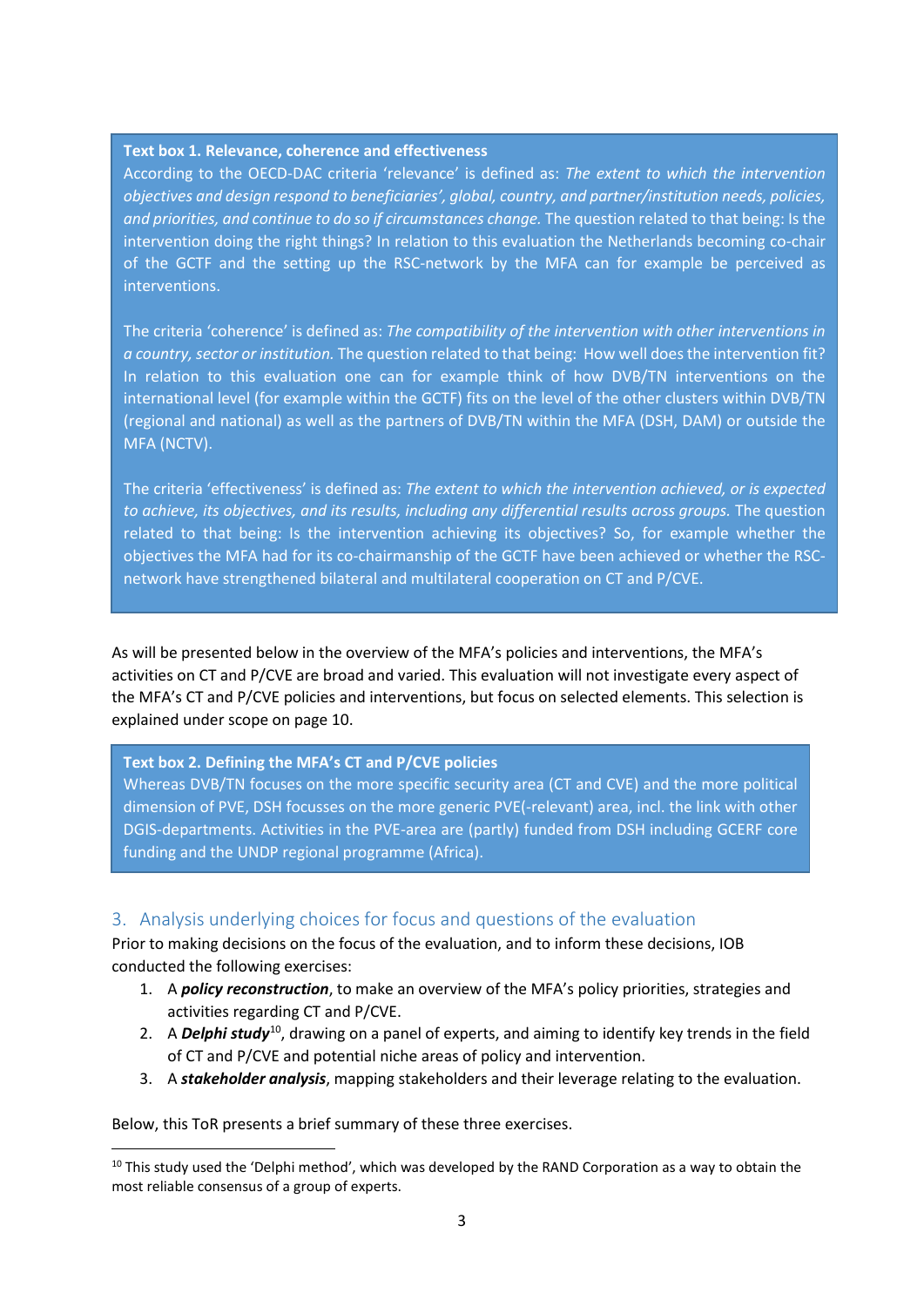# 3.1. Policy reconstruction

<span id="page-3-2"></span>A policy reconstruction was conducted to map the policies and interventions that were developed and implemented throughout the evaluation period. This reconstruction is based on interviews with MFA policy officers and a review of policy documents.<sup>[11](#page-3-0)</sup>

The responsibility for the MFA's policy on CT and CVE lies with DVB/TN. DVB/TN coordinates foreign policy on CT and CVE, and is the first point of contact within the MFA for the National Coordinator for Counterterrorism and Security (NCTV) and the intelligence and security services on matters related to national security:<sup>[12](#page-3-1)</sup>

*'DVB-TN provides, within a constantly changing environment, political interpretation and advice on external threats for national security. To this end, TN connects its international network with national partners. TN is at the forefront of promoting Dutch positions and results internationally, implementing Dutch policy or developing new foreign policy.'*

DVB-TN is organized in four clusters, the national cluster, regional cluster, multilateral cluster and the intelligence and security cluster.

**DVB/TN: National cluster**: mainly involves MFA participation in national committees/working groups, and the chairmanship of the 'sanctions committee' ('bevriezingsoverleg'), which decides on national sanctions and freezing of assets. Furthermore, this cluster deals with the Foreign Terrorist Fighters (FTFs) question, which is a rather political sensitive subject. Other activities include:

- o COMET: EU Council Working Party responsible for sanctions at EU level.
- o Gemeenschappelijk Comité Terrorismebestrijding (GCT, Joint Committee Counterterrorism). Coordinated by the NCTV. DGPZ takes part.
- o Dreigingsbeeld Terrorisme Nederland (DTN, Terrorist Threat Assessment Netherlands). Conducted by NCTV, DVB/TN facilitates the gathering of information and provides input.

**Regional cluster**: Coordination of CT and PVE activities in targeted regions. An important part of the cluster is the coordination of information and activities of its regional programme that has been initiated in the framework of the strengthening of the (international dimension within) national CTpolicies. This includes both the creation of a network of Regional Security Coordinators (RSCs) as well as a budget for the funding of projects. In the past period this cluster has been in a transitional phase, defining more precisely and focussing on its core business ('international diplomacy and political work in the security and/or CT and P/CVE-specific area') vis-à-vis its partners in the area of development cooperation ('root causes'), wider security area and the wider diplomatic resp. political dialogue.

The RSC network was set up in 2015, and RSCs were placed in six regions (see table 2). Their objective is to report on and help address violent extremism and the threat of terrorism at the source. Amongst other things, they report on trends and changes in terrorism and violent extremism threats, laws and policies and politics of other countries regarding CT and P/CVE, and identify and supporting projects to that effect.

<span id="page-3-0"></span><sup>&</sup>lt;sup>11</sup> What is presented here is a summary of the policy reconstruction. For more details, see the full policy reconstruction.

<span id="page-3-1"></span><sup>12</sup> Rijksportaal over DVB/TN.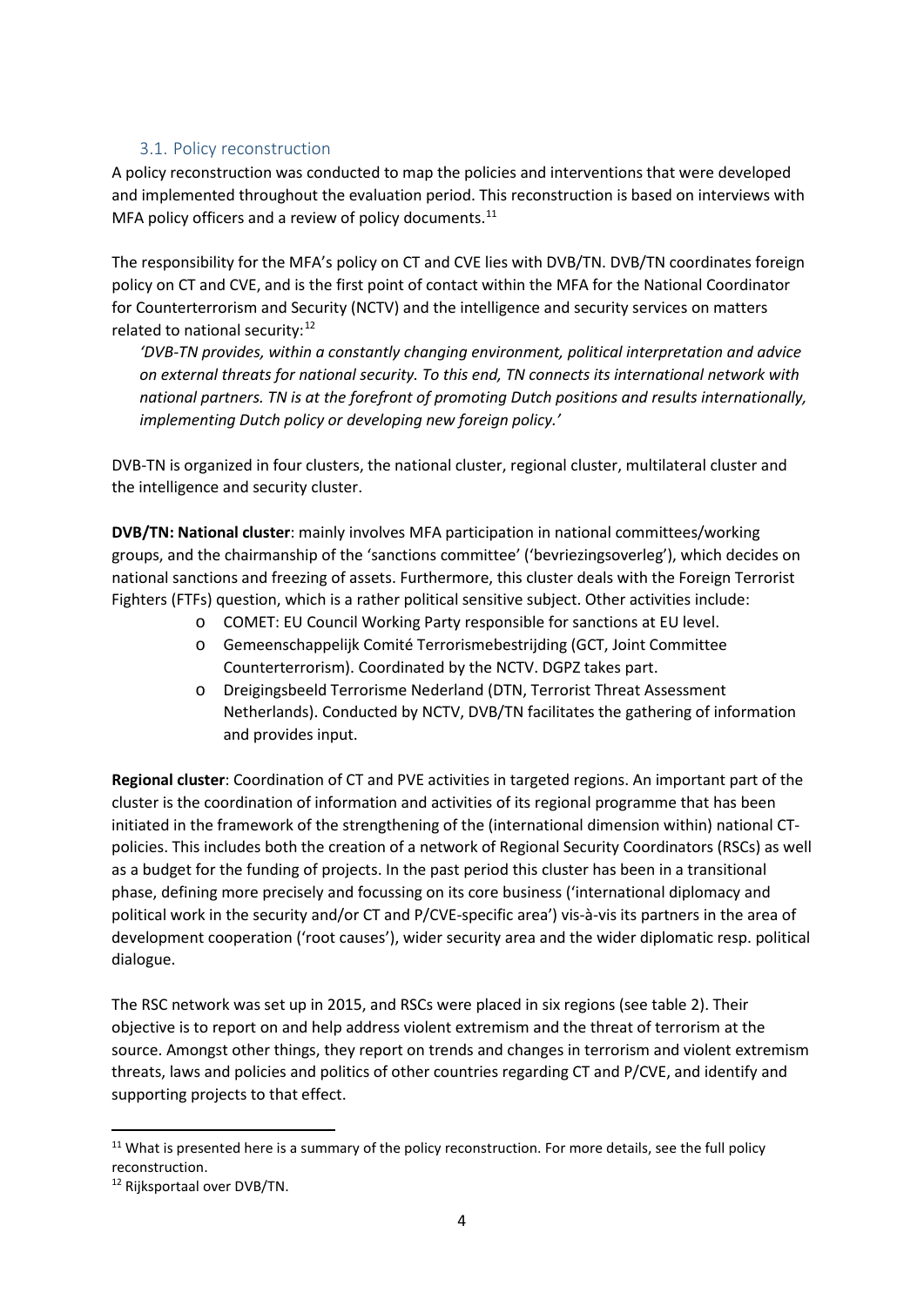| Table 2: Regional Security Coordinator posts and working areas |                                  |                                   |  |  |  |  |  |  |  |  |  |  |
|----------------------------------------------------------------|----------------------------------|-----------------------------------|--|--|--|--|--|--|--|--|--|--|
| <b>Region</b>                                                  | <b>Stationed at</b>              | <b>Countries</b>                  |  |  |  |  |  |  |  |  |  |  |
| Mashreg                                                        | Amman                            | Jordan, Iraq, Lebanon             |  |  |  |  |  |  |  |  |  |  |
| Maghreb                                                        | Tunis                            | Tunisia, Libya, Algeria           |  |  |  |  |  |  |  |  |  |  |
| Horn of Africa                                                 | Nairobi                          | Somalia, Kenya, Uganda,           |  |  |  |  |  |  |  |  |  |  |
|                                                                |                                  | Tanzania                          |  |  |  |  |  |  |  |  |  |  |
| Sahel and Sub-Saharan                                          | Addis Ababa                      | Focus: Mali, Burkina Faso, Niger, |  |  |  |  |  |  |  |  |  |  |
| Africa                                                         |                                  | Nigeria (north east) and Chad.    |  |  |  |  |  |  |  |  |  |  |
|                                                                |                                  | Flexible: Ethiopia, Benin,        |  |  |  |  |  |  |  |  |  |  |
|                                                                |                                  | Mauritania, Sudan and             |  |  |  |  |  |  |  |  |  |  |
|                                                                |                                  | Cameroon                          |  |  |  |  |  |  |  |  |  |  |
| South East Asia                                                | <b>Bangkok</b>                   | Focus: Malaysia, Indonesia,       |  |  |  |  |  |  |  |  |  |  |
|                                                                |                                  | Bangladesh, Singapore and         |  |  |  |  |  |  |  |  |  |  |
|                                                                |                                  | Philippines.                      |  |  |  |  |  |  |  |  |  |  |
|                                                                |                                  | Flexible: India, Sri Lanka,       |  |  |  |  |  |  |  |  |  |  |
|                                                                |                                  | <b>Maldives and Pakistan</b>      |  |  |  |  |  |  |  |  |  |  |
| Western Balkan                                                 | Sarajevo - new region since      | Albania, Bosnia-Herzegovina,      |  |  |  |  |  |  |  |  |  |  |
|                                                                | October 2018, replacing the Gulf | Montenegro, Kosovo, North-        |  |  |  |  |  |  |  |  |  |  |
|                                                                |                                  | Macedonia and Serbia              |  |  |  |  |  |  |  |  |  |  |
| Gulf                                                           | Doha-discontinued mid-2019       | Qatar, Kuwait, Oman, UAE          |  |  |  |  |  |  |  |  |  |  |

Projects identified and monitored by the RSC network are funded mainly from DVB/TN budget and the Stability Fund and serve to strengthen the information or diplomatic position of the Netherlands. This includes projects that strengthen the capacity of governments and civil society to combat radicalization and terrorism, with the emphasis on preventive measures. See the figure below for the most common types of activities between 2016 and 2019 regarding CT and P/CVE funded by the MFA, most of which have been identified by RSCs. The total budget of these 59 projects is about EUR 30 mln.

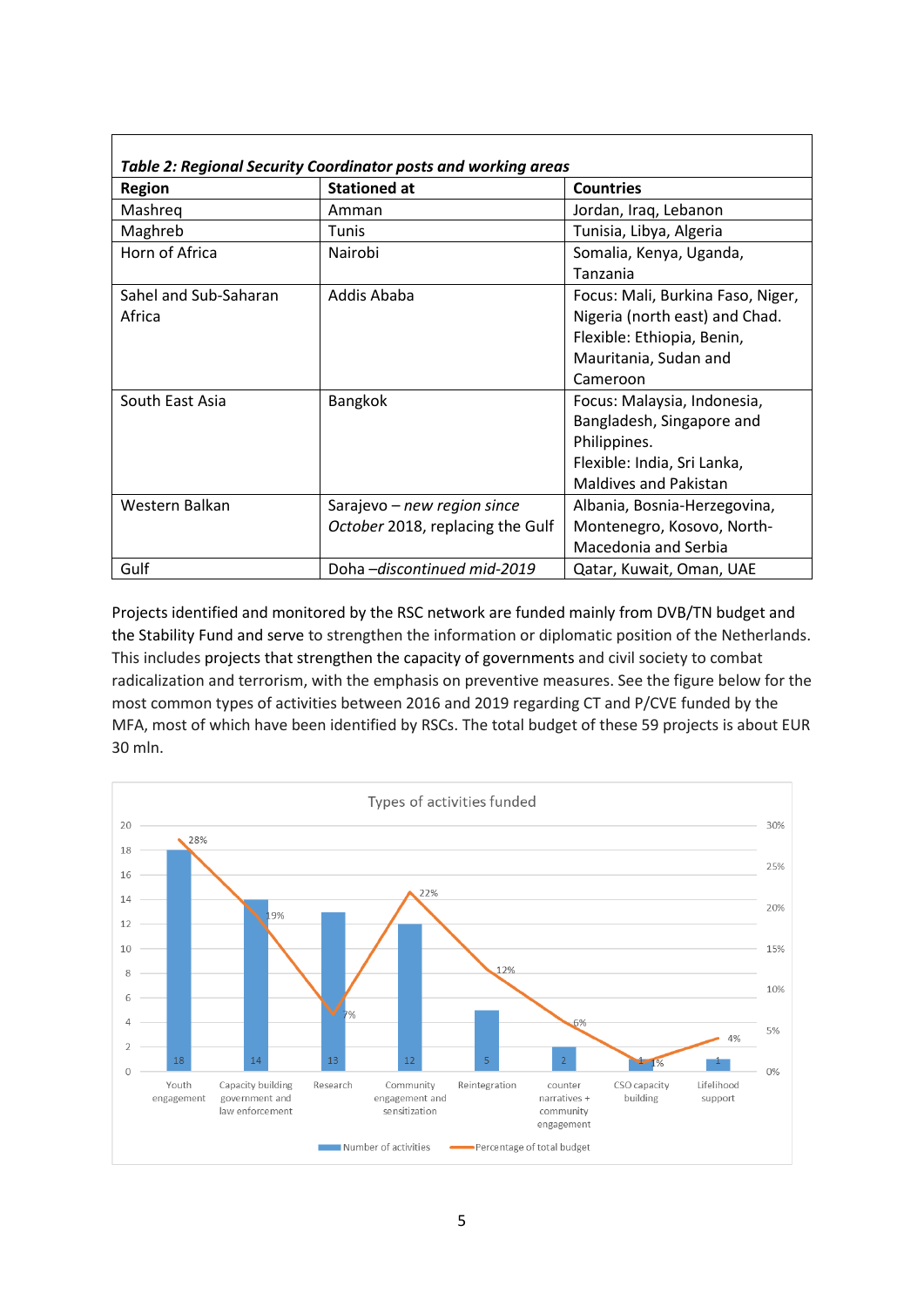The regional cluster and the RSC-network on the ground are also a primary counterpart to DSH when including:

- coordinating the Stability fund;
- providing input for the PVE toolkit, which aims to ensure PVE- and conflict-sensitivity of wider ODA-funded programmes and projects.

**Multilateral cluster**: Coordination of Dutch participation in multilateral institutions and forums. In recent years, the work of the multilateral cluster has been dominated by the Dutch co-chairmanship of the Global Counterterrorism Forum (GCTF) between 2015-2019.

- The GCTF is an '*informal, a-political, multilateral counterterrorism (CT) platform. Central to the Forum's overarching mission is the promotion of a strategic, long-term approach to counter terrorism and the violent extremist ideologies that underpin it.*' [13](#page-5-0) Within the GCTF, policymakers, experts, practitioners and organisations meet to discuss new challenges and best practices related to CT and P/CVE, with the objective to produce international, nonbinding policy recommendations (GCTF Good Practice documents, memoranda and policy toolkits).
- The GCTF-membership includes 29 countries and the EU, which meet annually at ministerial level, and biannually in a Coordinating Committee. The GCTF works in close partnership with the UN, and with the three 'GCTF-inspired institutions' that support the implementation of GCTF Good Practice Documents:
	- o The Global Community Engagement and Resilience Fund (GCERF) is a '*multistakeholder global fund*' that aims to work with local partners 'to strengthen community resilience to violent extremism'. The Netherlands is one of the bigger donors of GCERF and has a seat at the GCERF Board.
	- o *Hedayah*, International Centre of Excellence for CVE. DVB has a chair in the steering board.
	- o International Institute for Justice and the Rule of Law (IIJ). The IIJ has 13 member states, including the Netherlands. DVB is represented in the governing board by the NCTV.
- The GCTF has five working groups: three thematic groups focusing on CVE, FTFs and Criminal Justice and the Rule of Law (CJROL) and two regional capacity-building working groups for the East- and West-Africa regions. The GCTF administrative unit coordinates the organization of the GCTF plenary and expert meetings.
- Between 2015 and 2019, the Netherlands was GCTF co-chair together with Morocco. During its co-chairmanship, the Netherlands invested in implementation of good practices, addressing new challenges ahead of the curve, and strengthening partnerships with the UN and Civil Society Organisations (CSOs).<sup>[14](#page-5-1)</sup>
- The Netherlands has also co-chaired the GCTF FTF Working Group (2014-2017) and (co-)led several GCTF Initiatives, amongst others on 'Addressing Returning Families of Foreign Terrorist Fighters' and on the 'Nexus between Transnational Organized Crime and Terrorism'.

Other activities of the multilateral cluster include:

<span id="page-5-0"></span> <sup>13</sup> <https://www.thegctf.org/About-us/Background-and-Mission>

<span id="page-5-1"></span><sup>&</sup>lt;sup>14</sup> The results of four years co-chairmanship have been shared with Parliament, see: Kamerbrief over [resultaten co-voorzitterschap Global Counterterrorism Forum \(GCTF\), 2 December 2019.](https://www.rijksoverheid.nl/documenten/kamerstukken/2019/12/02/kamerbrief-inzake-resultaten-co-voorzitterschap-global-counterterrorism-forum-gctf)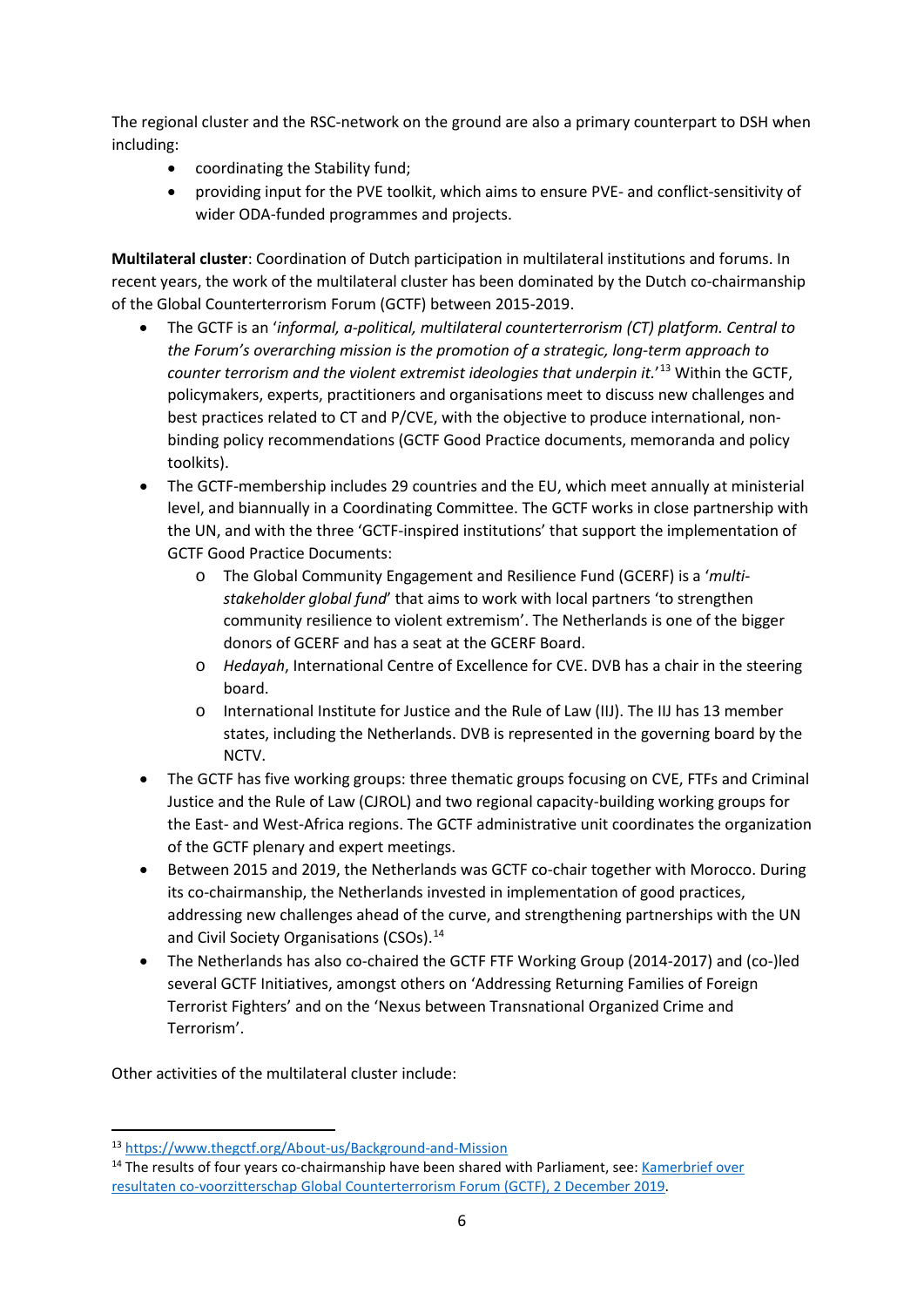- Global Coalition against Daesh. A coalition of 81 partners, in which DVB/TN plays an active role for instance by co-chairing of the Foreign Terrorist Fighters Working Group.
- EU *Working Party on Terrorism (International Aspects)* (COTER). Capital based working party in which DVB-TN participates on behalf of the Netherlands.
- *EU – Working Party on Terrorism* (TWP). Capital based working party in which the NCTV with input from DVB/TN - participates on behalf of the Netherlands.
- NATO Permanent Representation NATO participates, DVB provides input.
- UN –Implementation of the UN Global Counter-Terrorism Strategy (GCTS) and the Plan of Action on PVE; membership UN Security Council 2018; cooperation with the UN in regional efforts; regular dialogue on international CT and PVE policies, programmes and international cooperation.

**Intelligence and security cluster**: coordinates with intelligence and security services, and prepares the MFA participation in the Council for Security and Intelligence (Raad Veiligheid en Inlichtingen, RVI). Although this cluster is part of DVB/TN, the cluster's activities cover a wide range of topics beyond counterterrorism.

#### 3.2. Budget and resources

Counterterrorism is covered on the Foreign Affairs budget under article 2.2 '*Bestrijding internationale criminaliteit en terrorisme'*. This article covers several expenses<sup>[15](#page-6-0)</sup> of the MFA related to counterterrorism such as the Dutch efforts in the multilateral context, especially the cochairmanship of the Global Counterterrorism Forum and the membership of the Global Coalition to Counter/Defeat ISIS as well as the yearly contribution to the International Centre for Counter Terrorism (ICCT)[16](#page-6-1). Furthermore, DVB/TN funds projects directed at CVE and PVE. These projects are financed by the Stability Fund<sup>[17](#page-6-2)</sup> (accounted for under article 2.4 MFA) and funds from the Cabinet's decision to strengthen counterterrorism efforts of the MFA (see below). The projects and programs, which are funded from budget article 2.2,<sup>[18](#page-6-3)</sup> are aimed at capacity building in regions that are a priority for the Netherlands to prevent and combat violent extremism and radicalization.

<span id="page-6-0"></span><sup>&</sup>lt;sup>15</sup> The budget of the MFA is published online, however it is rather difficult to provide exact numbers of budget and resources that have been allocated towards counterterrorism at the MFA as a whole, let alone the budget that has been spend.

<span id="page-6-1"></span><sup>&</sup>lt;sup>16</sup> 'ICCT is an independent think and do tank providing multidisciplinary policy advice and practical, solutionoriented implementation support on prevention and the rule of law, two vital pillars of effective counterterrorism. ICCT connects experts, policymakers, civil society actors and practitioners from different fields by providing a platform for productive collaboration, practical analysis, and exchange of experiences and expertise, with the ultimate aim of identifying innovative and comprehensive approaches to preventing and countering terrorism.' Se[e https://icct.nl/about/mission/](https://icct.nl/about/mission/)

<span id="page-6-2"></span><sup>&</sup>lt;sup>17</sup> Stability Fund has an annual reservation of EUR 6 million for C/PVE.

<span id="page-6-3"></span> $18$  In addition to counterterrorism, under this policy article funds are allocated towards cybersecurity, the Global Forum of Cyber Expertise, and a yearly contribution to the Finland based European Centre of Excellence Countering Hybrid Threats as well. This will not be covered in this evaluation.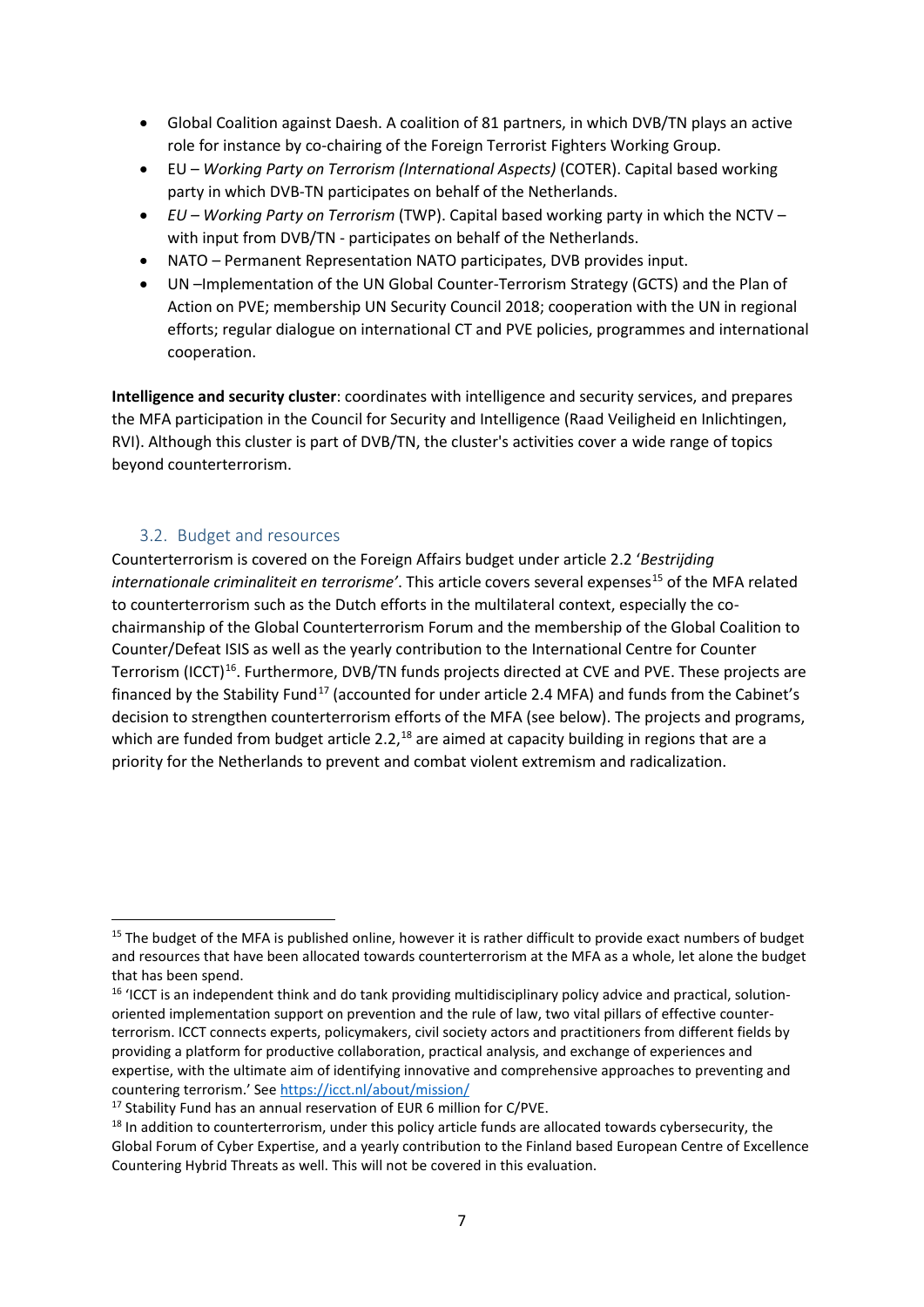# *Strenghtening the CT-chain of the MFA (GCTF and international CT-network)*

In the Council of Ministers of 27 February 2015, it was decided to allocate EUR 42.6 mln. for the period of 2016-2020 towards the MFA (in particular DVB/TN) to strengthen its capacity in the fight against international terrorism and the prevention of radicalization.<sup>[19](#page-7-0)</sup>

| In mln. euro | 2016 | 2017 | 2018 | 2019 | 2020 | $\tau$ otal |            |
|--------------|------|------|------|------|------|-------------|------------|
| <b>MFA</b>   | 19   | LU   | 10,6 |      |      | <u>42.6</u> | Of the EUR |

42.6 million, EUR 29 million was intended for (locally driven) research and capacity building programs into context-specific root causes of radicalization, the stimulation of opposition to violent extremist propaganda, the substantive strengthening of the GCTF co-chairmanship and providing training aimed at recognizing document fraud and identifying fraudulent visa applicants / passport holders. The remaining EUR 13.6 million was intended to strengthen the capacity on CT, preventing radicalization and violent extremism in the form of extra fte.<sup>20</sup> The strengthened CT-network, in the form of added fte, was build up from 2016 (see table).

The CT-network was strengthened by a network of six Regional Security Coordinators (RSCs) that was set up in 2015 and implemented in 2016 (see table 2). In addition, extra personnel was placed (5 fte) on GCTF-relevant diplomatic missions<sup>[22](#page-7-2)</sup> and staff (6 fte) was seconded to strategic posts in the period of 2016-2020. [23](#page-7-3)

The table shows the number of the total fte's added to the MFA to strengthen capacity on CT and P/CVE (RSC's and GCTF liaisons for example).<sup>[24](#page-7-4)</sup> The peak of extra fte in 2017 and 2018 is due to the Dutch GCTF chairmanship until 2019.<sup>[25](#page-7-5)</sup> Apart from the extra staff that was committed to the MFA during the GCTF chairmanship, 1,5 fte was available at DVB/TN to work in the context of the GCTF chairmanship.

| EUR mln.                   | 2016       | 2017       | 2018     | 2019                   | 2020       | Total             |
|----------------------------|------------|------------|----------|------------------------|------------|-------------------|
| <b>Total (added) staff</b> | $2.6$ mln. | $3.4$ mln. | 3.4 mln. | $2.4$ mln.<br>$12$ fte | $1.8$ mln. | 13.6 mln. $^{21}$ |
|                            | $13$ fte   | $17$ fte   | $17$ fte |                        | 9 fte      |                   |

*Budget and resources: Counterterrorism budget MFA in perspective*

The MFA is one of the partners in the Dutch security chain to whom budget and resources are allocated to counter terrorism. Other ministries or governmental actors deal with counterterrorism and preventing violent extremism as well. Unfortunately, just as with the budget of the MFA, their

<span id="page-7-0"></span> <sup>19</sup> Kamerbrief Versterking veiligheidsketen, 27 februari 2015, beschikbaar via

[https://www.rijksoverheid.nl/documenten/kamerstukken/2015/02/27/kamerbrief-over-de-versterkingen-in](https://www.rijksoverheid.nl/documenten/kamerstukken/2015/02/27/kamerbrief-over-de-versterkingen-in-de-veiligheidsketen)[de-veiligheidsketen](https://www.rijksoverheid.nl/documenten/kamerstukken/2015/02/27/kamerbrief-over-de-versterkingen-in-de-veiligheidsketen)

<span id="page-7-6"></span><span id="page-7-1"></span><sup>&</sup>lt;sup>20</sup> KST 34300-V-9, November 2015: p.17.<br><sup>21</sup> The number of millions mentioned in this table are not additional but part of the 42.6 mln mentioned in the table above.

<span id="page-7-2"></span><sup>&</sup>lt;sup>22</sup> One extra fte was placed on the diplomatic mission in Ankara, Washington DC and Rabat, while two fte were added to the Dutch Permanent Representation at the UN.

<span id="page-7-3"></span> $^{23}$  For example, secondments at the EEAS mission in Islamabad and the CVE research institute Hedayah in Abu Dhabi.

<span id="page-7-4"></span><sup>&</sup>lt;sup>24</sup> The table shows the total of added fte, so the total added staff in 2017 and 2018 was the same (6 RSC's, 6 seconded staff and 5 fte added to diplomatic missions).

<span id="page-7-5"></span><sup>&</sup>lt;sup>25</sup> DVB-TN 164/2015, internal memo.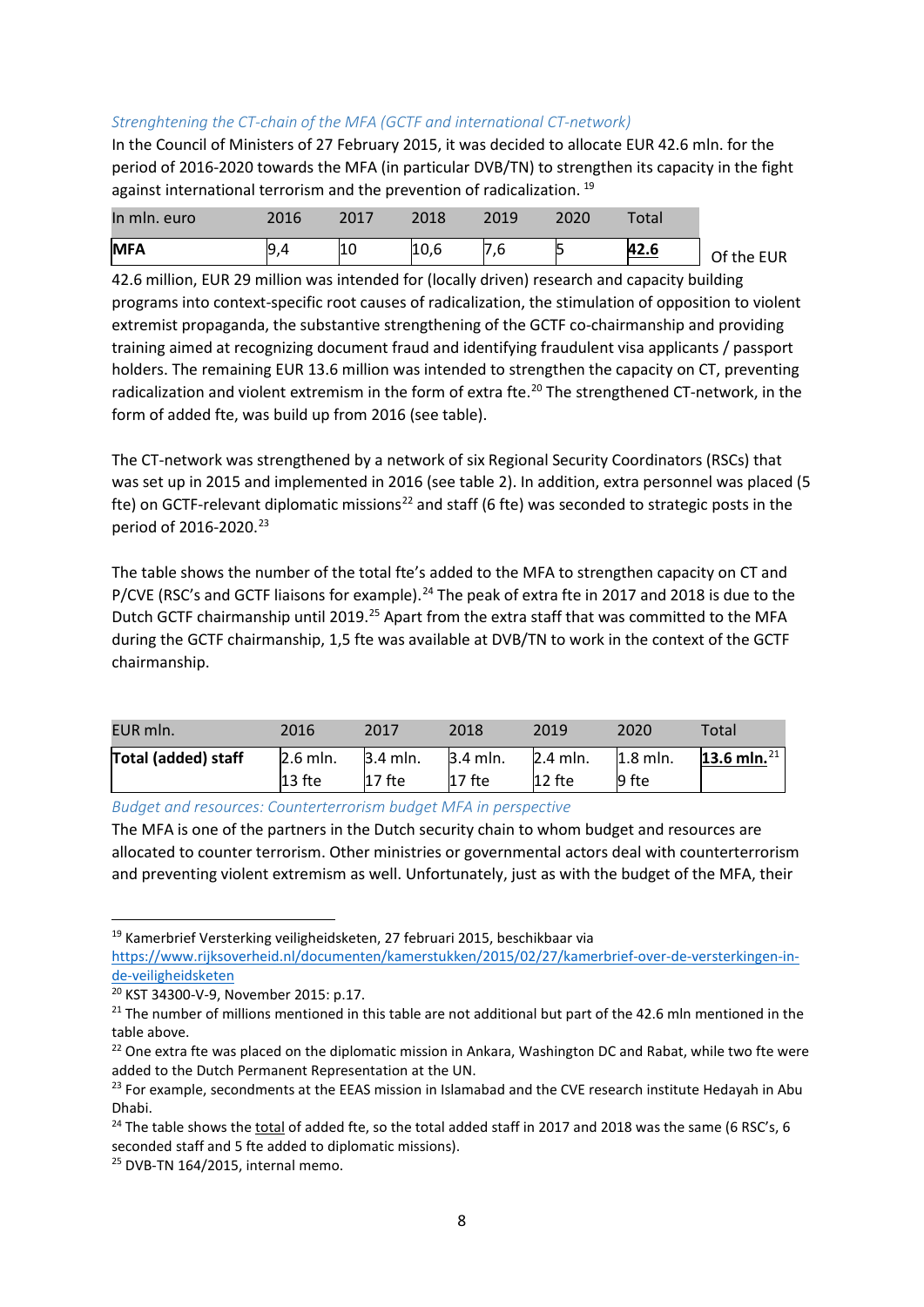budgets are not specific regarding their spending on counterterrorism. For example, the Ministry of Justice and Security has included a 'Counterterrorism and National Security' expenditure post in its budget. Although the budget provides some specification of the expenditure, it is not possible to show what part of the budget is allocated towards national security and what is allocated specifically towards counterterrorism. However, what can be said is that the estimated budget of budget article 'Counterterrorism and National Security' for 2020 is [26](#page-8-0)6.427.000 $^{26}$  whereas the budget of the MFA article '*Bestrijding internationale criminaliteit en terrorisme'* for 2020 is 13.751.000[27.](#page-8-1) To put the counterterrorism budget of the MFA even more in perspective one could look at the budget of the Ministery of Interior who, among other things is responsble for the General Intelligence and Security Service. The estimated budget of article 2 of this Ministery for example - 'National Security' -, is 297.861.000 which includes the budget for the intelligence service in 2020.<sup>[28](#page-8-2)</sup> Other departments who are part of the security chain are for example the Ministry of Defence and the Ministry of Finance. The Ministry of Defence is among other things responsible for the Military Intelligence and Security Service as well as military operations which in some cases are (partly) focused on countering terrorism[.29](#page-8-3) Unfortunately, their budget gives no indication of their budget allocated towards counterterrorism. The same applies for the Ministry of Finance, who deals with the financing of terrorism. Also based on their budget it is not clear what is allocated towards counterterrorism. What can be said however, is that the MFA has a modest budget in comparison to the other ministries.

# 3.3. Delphi Study

The Delphi method was developed in the 1960s by the RAND Corporation as a way to obtain the most reliable consensus of a group of experts. Drawing on a panel of experts, this study aimed to identify key trends in the field of CT and P/CVE and potential niche areas of policy and intervention. Responding to three questions, the Delphi panel resulted in three extensive lists of what the individual panel members consider relevant threats, trends and policy instruments. The various items listed by the panel members were subsequently ranked in order of importance. The results of this Delphi panel indicate the following:

- The field of CT and P/CVE is quite divided, and experts do not agree on what the most pressing issues were in recent years, and what the most pressing issues and most important policy instruments will be in the coming years.
- However, there was *moderate* agreement on a number of issues:
	- o The most pressing issues in the past five years were 'ISIS', 'foreign terrorist fighters' and 'home-grown terrorism'.
	- o The most pressing issues in the next two to four years are expected to be 'ongoing or increased geopolitical conflict in the Middle East' and 'increase of far-right extremism'.
	- o The most important policy actions for the MFA in the next two to four years include 'focus on human rights', 'focus on conflict resolution and stabilisation in fragile environments' , 'focus on flow and return and/or repatriation of foreign fighters',

<span id="page-8-1"></span><span id="page-8-0"></span><sup>&</sup>lt;sup>26</sup> KST 35300-VI-2, 2019: p.82.<br><sup>27</sup> KST 35300-V-2, 2019: p.32. As stated earlier, in addition to counterterrorism, under this policy article funds are allocated towards cybersecurity, the Global Forum of Cyber Expertise, and a yearly contribution to the European Centre of Excellence Countering Hybrid Threats as well.

<span id="page-8-3"></span><span id="page-8-2"></span><sup>&</sup>lt;sup>28</sup> KST 35300-VII-2, 2019: p.48.<br><sup>29</sup> The fight against IS in Iraq for the Coalition for example.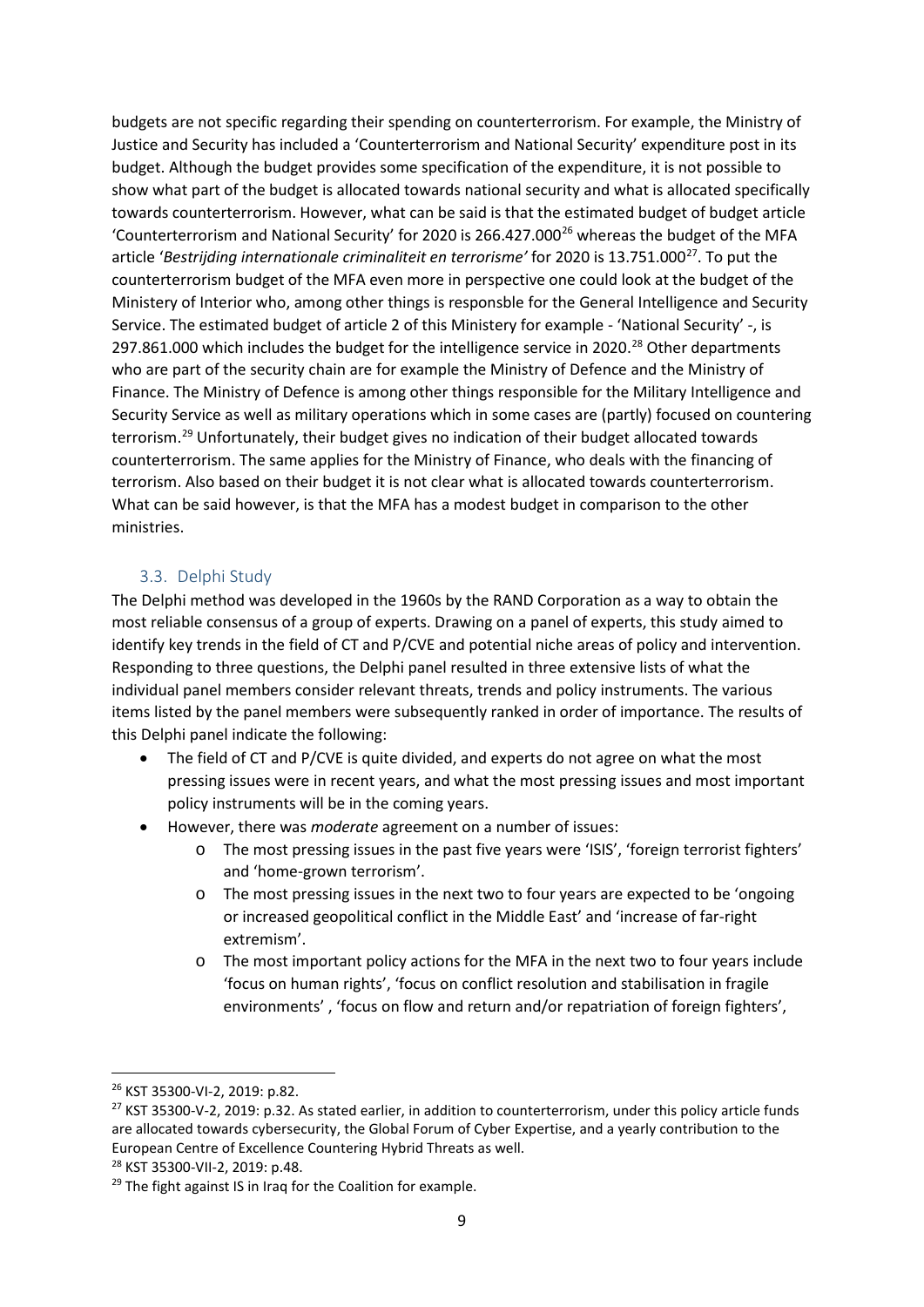and promote knowledge exchange and fund research - investigate impact - promote M&E.

- Several issues overlap and reoccur in all three questions and are therefore important to note:
	- o Promoting an evidence-base for CT and P/CVE: A first trend that can be observed between the three lists is the lack of substantive evidence underlying CT and P/CVE programming, and a call for strengthening M&E and the promotion of research and knowledge exchange.
	- o Dealing with foreign terrorist fighters: Thousands of individuals, worldwide, travelled to Iraq and Syria to join extremist groups. The flow and return or repatriation of foreign terrorist fighters and their families is considered a crucial policy issue. Linked to this is the issue of imprisoned terrorist fighters, the risk of (further) radicalisation in prisons, and efforts to reintegrate and de-radicalise persons affiliated with extremist groups.
	- o Human rights: There is a dual relationship between human rights and CT and P/CVE. On the one hand, there is a risk that certain CT and P/CVE measures (or abuse thereof) result in violations of human rights. On the other hand, human rights violations may contribute to an enabling environment for recruitment by extremist groups. The protection of human rights are therefore also considered as a vital element for P/CVE policies and programming.
	- o Root causes and governance: Structural problems related to (or hindering) security, governance and social-economic well-being are not directly causing radicalisation and violence, but are considered important drivers. Efforts to promote conflict resolution, stabilisation and development are therefore considered to be crucial elements for preventing violent extremism.

The objective of the Delphi Study was to determine focus for the evaluation and help us to select particular subjects to investigate in more depth. Unfortunately, the Delphi Study did not show clear concensus on what subjects are a priority and therefore the Delphi Study was less helpful for the selection of the building blocks of the study.

# <span id="page-9-0"></span>4. Scope and building blocks

Given the broadness of the MFA's areas of operation in the field of CT and P/CVE (and of the field in general), this evaluation will focus on a selected set of subjects. Drawing on the exercises described above, and on further consultations with DVB/TN, IOB decided to *focus on the following three subjects*:

- 1. *Conditions for Effectiveness of selected activities* on P/CVE.
- 2. Dutch involvement in the *GCTF*.
- 3. The system of *Regional Security Coordinators* (RSCs).

These three subjects will be dealt with as separate studies (described in more detail below), and contribute to a synthesis report. Each of the studies contributes to the two main objectives of this evaluation (accountability and learning, see sectio[n 2](#page-1-5) [Purpose and timeframe of the evaluation](#page-1-5) on page [2\)](#page-1-5). This results in the following two main questions, which will guide both the synthesis report and the separate studies: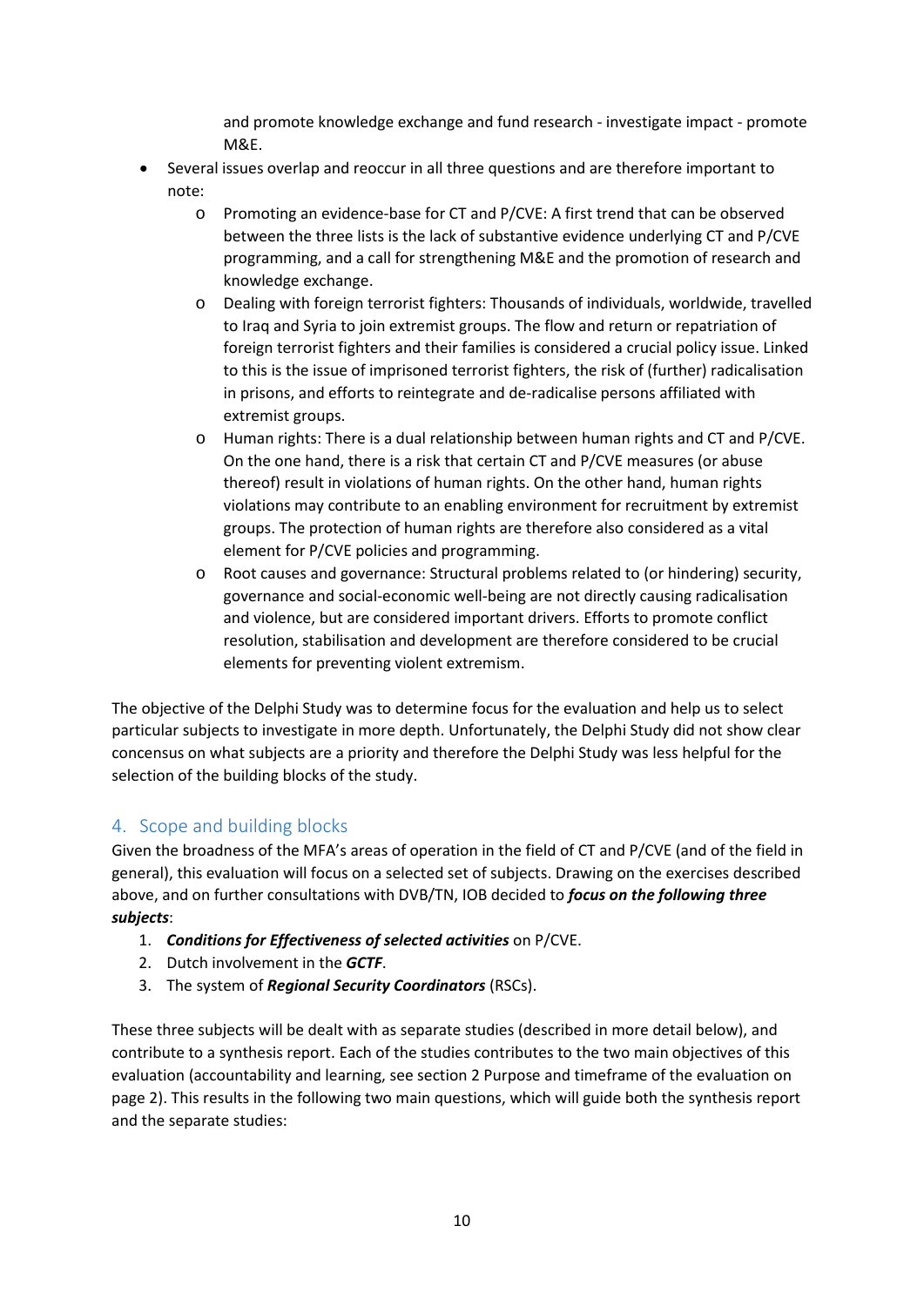- What conclusions can be drawn about the relevance, coherence<sup>[30](#page-10-0)</sup> and effectiveness of the MFA's policies and interventions in the field of CT and P/CVE?
- What lessons and recommendations can be drawn for future policy and programming?

## 4.1. Synthesis report

IOB will write *a synthesis report with policy recommendations*. This synthesis report draws on the three studies listed above, as well as on the policy reconstruction and Delphi study described under paragraph 3 of this ToR. The synthesis report will summarize the findings on the two main questions listed above, regarding the relevance, coherence and effectiveness of MFA policies and interventions, and provide lessons and recommendations. The synthesis report will pay attention to the cycle (see figure below) concerning the interrelationships between the international level, MFA policy development and interventions in the field. For example, how Dutch policy priorities are negotiated in the GCTF, and how GCTF best practices are translated in national policy or used for the identification of projects by RSCs. The synthesis will also look at the cooperation with other partners outside of the MFA.

In particular, the synthesis will look at the cooperation and exchange of information within DVB/TN and between DVB/TN and its partners regarding Foreign Terrorist Fighters. This subject is selected since it is a priority of DVB/TN and was considered an important theme in the Delphi Study. The studies on the GCTF and the RSC's therefore include specific questions on this subject.



#### *Synthesis methodology*

The synthesis draws largely on the policy reconstruction, Delphi study, desk study, and studies on the GCTF and RSCs. Further interviews with staff from the MFA (DVB, DSH, embassies) and other experts may also be conducted.

## 4.2. Desk study on the conditions for effectiveness of selected CT and P/CVE activities<sup>[31](#page-10-1)</sup>

The MFA uses a reservation of EUR 6 mln. per year for P/CVE from the Stability Fund. In addition, between 2015 and 2019 DVB had a small project-budget available for P/CVE activities. There is little information available in project documentation about the effectiveness of these projects.

<span id="page-10-0"></span> $30$  With coherence we mean the coherence within DVB and policy coherence vis-à-vis other departments.<br> $31$  A separate ToR is drafted for this study with more details on focus and questions.

<span id="page-10-1"></span>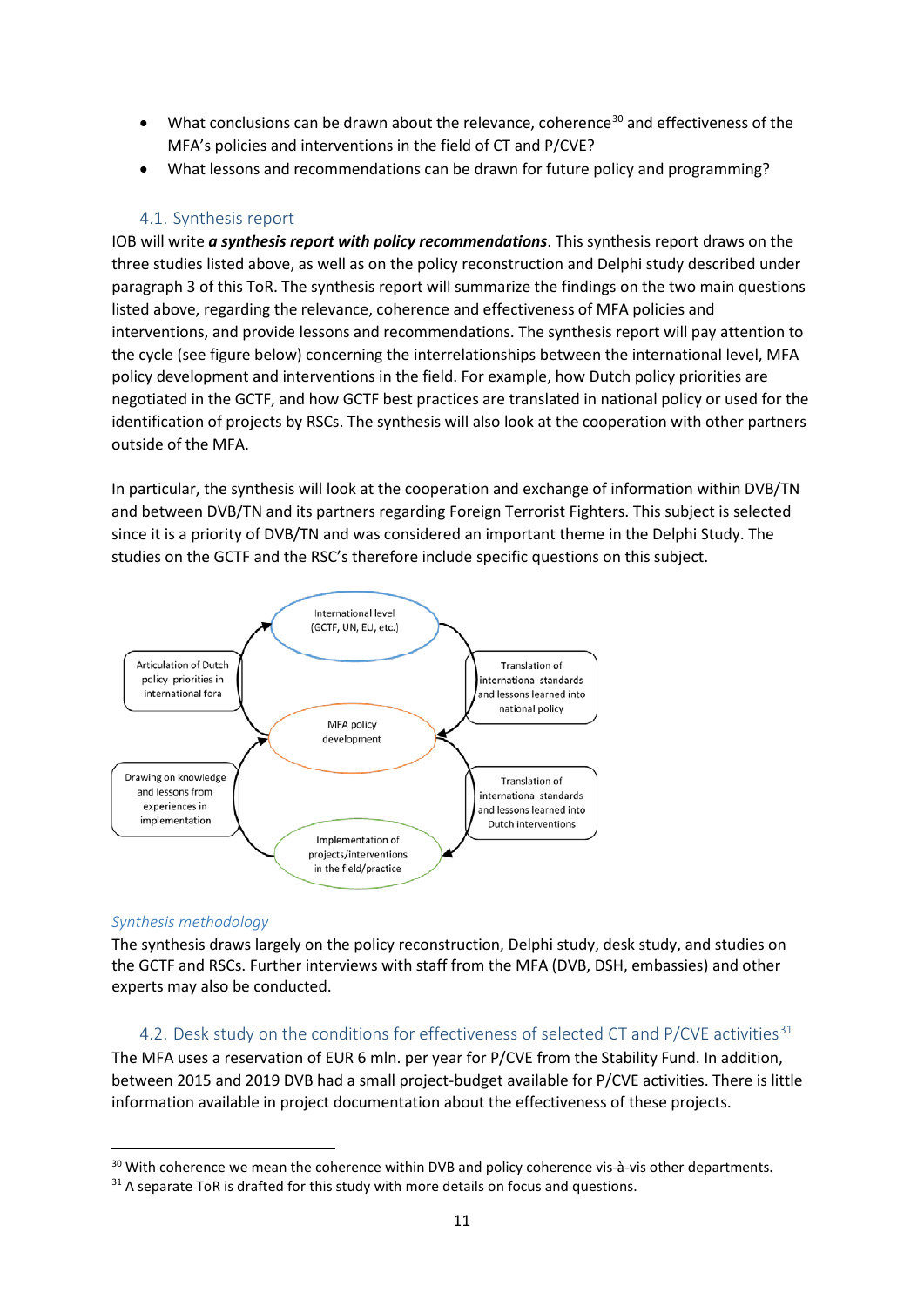Knowledge about what works and what does not work in P/CVE activities is crucial input for future decisions on funding of projects. The results of this study will also feed into the study of the RSC's and in particular the projects they identify and monitor.

As part of this evaluation, a literature review is undertaken to gather and assess the available knowledge on the (conditions for) effectiveness of P/CVE activities. This literature review will focus on three specific categories of activities: 1) youth engagement, 2) capacity building of national government and law enforcement and 3) reintegration.<sup>[32](#page-11-0)</sup> These three categories were determined based on an assessment of most funded activities by the MFA (see als[o 3.2](#page-3-2) [Policy reconstruction\)](#page-3-2). The majority of these projects are identified by the RSCs, and this desk study therefore also contributes to the study of the RSC network.

## *Desk study research questions*

The *main research question* is: what is known about the effectiveness of 1) youth engagement, 2) capacity building of national government and law enforcement and 3) reintegration focused on CT and P/CVE?

Sub-questions:

- What evidence is there on what works (effectiveness)?
- What evidence is there on what doesn't work (not effective or counter-effective)?
- What conditions promote or hinder success?
- What are the assumptions underlying 1) youth engagement, 2) capacity building of national government and law enforcement and 3) reintegration focused on CT and P/CVE, and what evidence is available to support or counter these assumptions?
- What knowledge gaps are there regarding CT and P/CVE activities?

# *Desk study methodology*

For each of the three categories, IOB foresees a separate systematic review that collects and synthesises evidence on (conditions for) effectiveness. A quick-scan of evaluative and academic literature shows that there is likely to be insufficient material available to answer all of the above questions. The systematic review on programmes focussed on CT and P/CVE (FOCUS) will therefore be expanded with a review of programmes with related target groups such as ex-combatants and gang members (RELATED).<sup>[33](#page-11-1)</sup> In the case of reintegration programmes, for example, a systematic review will be conducted on reintegration programmes targeting (former) members of violent extremist/terrorist groups (FOCUS). Additionally, the review focusses on reintegration programmes targeting gang members and rebel groups (RELATED). The review draws on both the FOCUS category and the RELATED category to synthesise evidence on (conditions for) effectiveness. The review will however clearly differentiate between these two categories.

IOB will recruit consultants to undertake this desk study.

<span id="page-11-0"></span><sup>&</sup>lt;sup>32</sup> Categories are further specified in a separate ToR for this desk study.

<span id="page-11-1"></span><sup>&</sup>lt;sup>33</sup> See also Dandurand (2015) who also discusses similarities between PVE programming and programmes focusing on gang violence.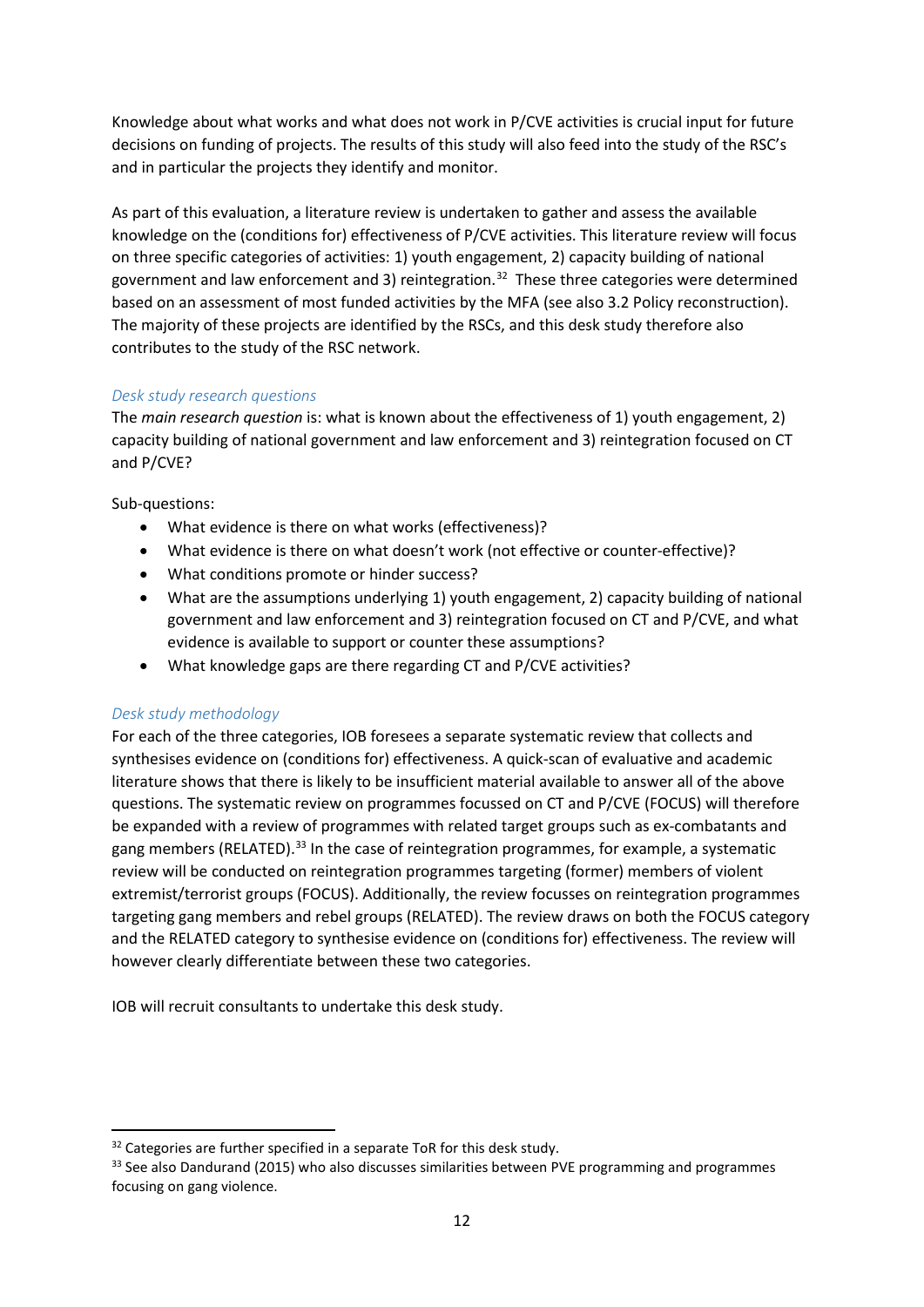# 4.3. Study on Dutch involvement in the GCTF

Between 2015 and 2019, the Netherlands was co-chair of the GCTF. Furthermore, the Netherlands was co-chair of the GCTF Foreign Terrorist Fighters Working Group between 2014, when the Working Group was established, and September 2017. As a result of this co-chairmanship, DVB/TN focused a substantial part of its resources, in terms of finance (for example contributing to the GCTF Administrative Unit) and staff, towards the GCTF. For example, in February 2015 extra funds were allocated towards the MFA by the Dutch cabinet*: 'In view of the expected long-term nature of the current threat assessment, the government has decided to substantially strengthen the security chain on a number of points.'[34](#page-12-0)* With these funds DVB/TN was able to recruit extra staff in the form of 'GCTF-liaisons' which were designated to strategic posts<sup>[35](#page-12-1)</sup> in support of the chairmanship.

Given the substantial investment DVB/TN has made related to the GCTF and the fact that the Dutch chairmanship has recently ended, IOB considers an evaluation of the Dutch involvement in the GCTF as relevant and opportune.

## *GCTF research questions*

#### *Relevance and coherence*

- 1. What were the Dutch considerations for becoming co-chair of the GCTF?
- 2. How is the GCTF perceived both within the MFA as by GCTF other members as organization?
	- a. How does it function?
	- b. How is the GCTF perceived vis a vis other fora who deal with CT/P/CVE? (UN, EU, NATO)
- 3. To what extent did the work of the national and regional clusters of DVB/TN feed into the policy priorities and objectives?
- 4. To what extent did the policy recommendations and best practices developed within the GCTF feed into Dutch policy?
	- a. To what extent were the lessons from the FTF Working Group relevant for the MFA and Dutch policy?
	- b. To what extent did the MFA adopt lessons from the FTF Working Group?
- 5. How was the cooperation and division of labour between the MFA and other Dutch departments, especially the NCTV?
- 6. What was the role and added value of the GCTF liaisons for the MFA?

## *Effectiveness*

- 1. What objectives did the MFA have for its co-chairmanship of the GCTF?
	- a. What objectives did the MFA aim to achieve within the GCTF?
	- b. What objectives did the NCTV have for the Dutch co-chairmanship of the GCTF?
- 2. To what extent have these objectives been achieved, and what factors contributed/hindered achievement?
	- a. To what extent did the MFA influence the GCTF Good Practises?

<span id="page-12-0"></span> <sup>34</sup> Kamerbrief Versterking veiligheidsketen, 27 februari 2015, beschikbaar via [https://www.rijksoverheid.nl/documenten/kamerstukken/2015/02/27/kamerbrief-over-de-versterkingen-in](https://www.rijksoverheid.nl/documenten/kamerstukken/2015/02/27/kamerbrief-over-de-versterkingen-in-de-veiligheidsketen)[de-veiligheidsketen](https://www.rijksoverheid.nl/documenten/kamerstukken/2015/02/27/kamerbrief-over-de-versterkingen-in-de-veiligheidsketen)

<span id="page-12-1"></span><sup>&</sup>lt;sup>35</sup> There were five liaisons in support of the GCTF co-chairmanship. They were placed in Ankara, Washington, Rabat and New York.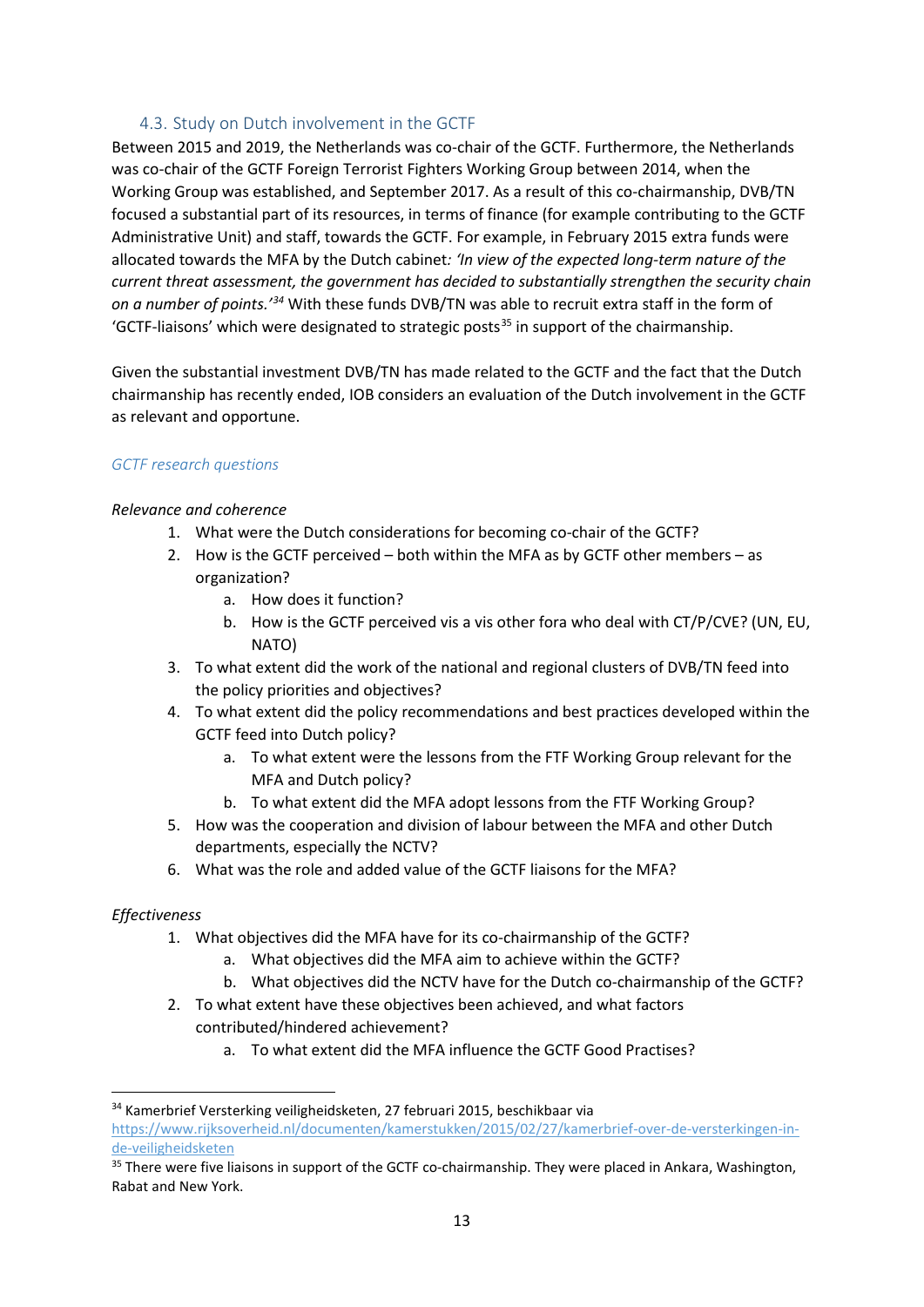- b. What was the Dutch contribution to The Hague-Marrakech Memorandum on Good Practises for a More Effective Response to the FTF Phenomenon?
- 3. What have been (intended or unintended) costs and benefits of the Dutch GCTF cochairmanship for the Netherlands? (e.g. doors opened/closed)
- 4. What have been the key results of the GCTF during the Dutch co-chairmanship?
	- a. What has been achieved on the five strategic priorities set for the cochairmanship?
	- b. How were GCTF best practices developed?
	- c. What has been the role of the Netherlands in achieving these results?
	- d. What is the benefit for the Netherlands of these results?
- 5. What plans and strategies are there to build on the MFA's involvement in the GCTF now that the Netherlands is no longer co-chair? (other objectives, other forums?)
	- a. Where are opportunities, and what should the MFA follow-up on?

#### *Learning*

• What lessons can be drawn for future policy based on the answers to the questions above?

## *GCTF methodology*

The study on the Dutch involvement in the GCTF will largely draw on a review of (policy) documents and interviews. Interviews are foreseen with, among others, MFA policy officers (DVB/TN, GCTF liaisons, embassy staff), NCTV, other members of the GCTF – in particular Morocco (co-chair), US (predecessor) and Canada (successor) –, GCTF experts, etc.

IOB will recruit a consultant with expertise with the GCTF for this study. A separate ToR is foreseen for the recruitment of the consultant.

# 4.4. Study on Dutch system of Regional Security Coordinators (RSCs)

To contribute to the cabinet's commitment to reduce the international threat of terrorism, a network of regional security coordinators (RSC) was set up in 2015.<sup>[36](#page-13-0)</sup> Their objective is to report on and help address violent extremism and the threat of terrorism at the source on an early warning and early action basis. Amongst other things, they report on trends and changes in terrorism threats, and laws and policies and politics of region and countries (where a threat of terrorism and violent extremism is present) regarding CT and P/CVE. The RSCs play a key role in translating international and Dutch policies to regional contexts. For this reason, they manage a portfolio of projects that also further insight on CT and P/CVE.

Given the substantial investment DVB/TN has made in the RSC network, IOB considers an evaluation of this network relevant and opportune. Moreover, DVB/TN is currently in the process of consolidating the RSC network and bringing more focus in the network's objectives and activities. This study aims to contribute to this process.

## *RSC research questions*

*Relevance and coherence*

<span id="page-13-0"></span> <sup>36</sup> KST 34 550-V-7, 2016: 24.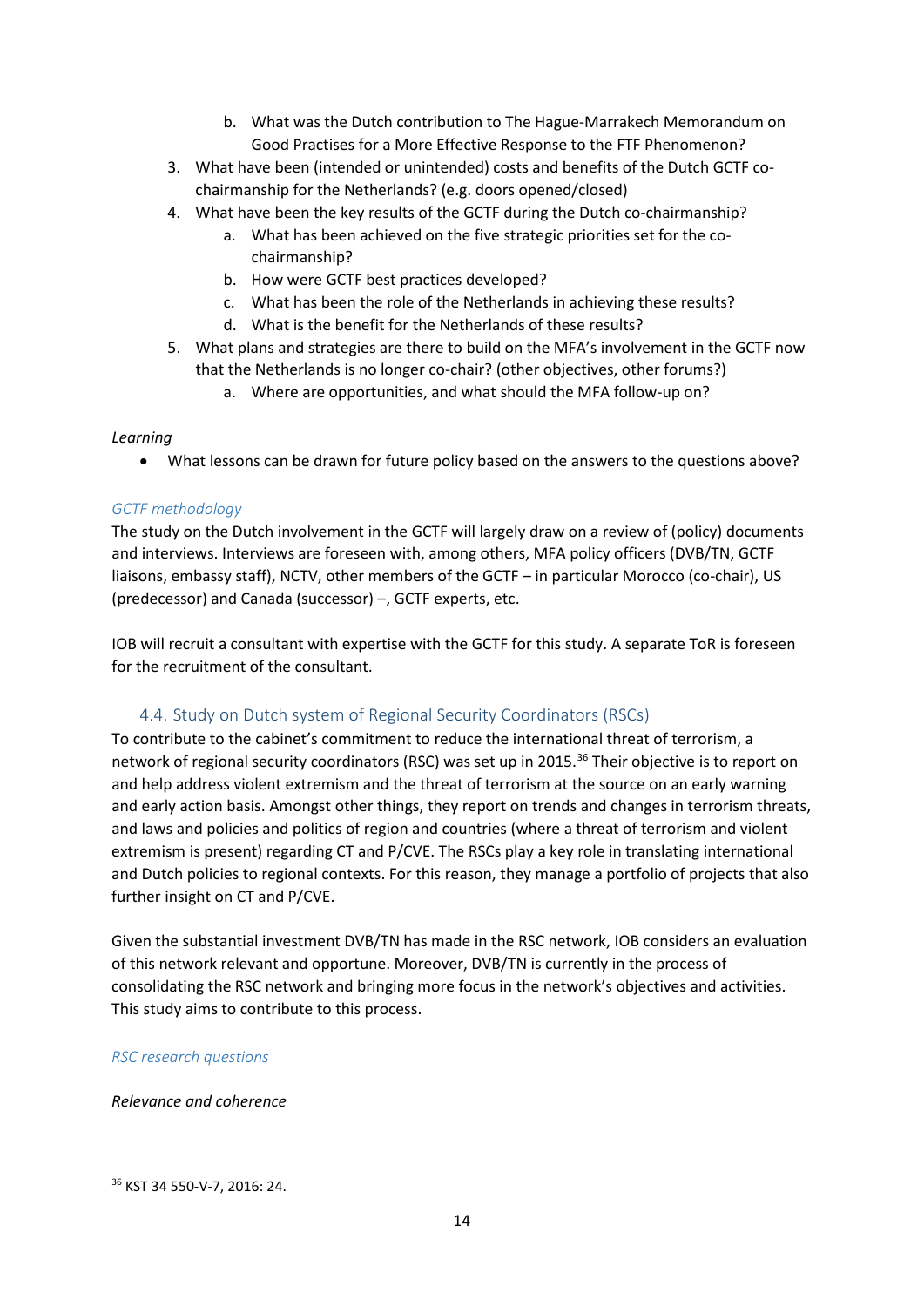- 1. Why did the MFA set up the RSC network and what did it want to achieve through this network? Have these objectives shifted since 2015?
- 2. How does the work of the RSCs relate to the work of the national and international clusters?
- 3. How do projects identified by the RSCs take international best practises (GCTF, UN, EU) into account?
- 4. How do projects identified by the RSCs yield insights relevant to Dutch policy on CT and Dutch positions in international forums (e.g. GCTF, UN, EU)?
- 5. What is the relevance of projects identified by the RSCs with regard to the context in which projects are implemented?
- 6. How do RSCs and the projects they identify relate to activities of like-minded donors and/or the host countries, and is there coordination and cooperation?

# *Effectiveness*

- 1. What is the added value of the RSCs for the information position of the MFA and Dutch government more broadly, for example regarding FTFs?
	- a. Who are users of information shared by RSCs (inside and outside the MFA)
	- b. What type of information is shared? (and what is shared most often) and in what form (e.g. diplomatic cables, email, by phone?)
	- c. Is the information shared by the RSCs relevant to its users (inside and outside the MFA) and considered to be accurate and up-to-date?
	- d. Have the RSCs built networks that yield timely and relevant information on CT trends? Are they embedded in similar networks of partners (e.g. EU and member states, the US and the UK)?
- 2. What is the added value of the RSCs for the identification of projects?
- 3. What type of projects are being funded and what results do they deliver: project results as such, but also information position of the RSC, and relations with partners and host countries?
	- a. What follow-up (if any) is given to projects (how are reports used, are projects continued or scaled up)?
	- b. How do reported results relate to findings from the desk study on effectiveness?
- 4. To what extent have RSCs contributed to strengthening bilateral and multilateral cooperation on CT and P/CVE?
	- a. To what extent have RSCs contributed to strengthening the bilateral cooperation, for example regarding FTFs?
	- b. Were any joint actions (between relevant Dutch departments and national departments, e.g. NCTV, justice, defence) facilitated by the RSCs with other countries? If so, what can be learned from these experiences?

## *Learning*

• What lessons can be drawn for future policy based on the answers to the questions above?

# *RSC methodology*

The study on the RSC network will largely draw on a review of (policy) documents and interviews, and will be conducted by the IOB team. Interviews are foreseen with, among others, all RSCs, former RSCs, DVB/TN, other departments within the MFA and external departments (NCTV, Defence). IOB will visit four of the six posts to interview RSC's, their counterparts and contacts, and to visit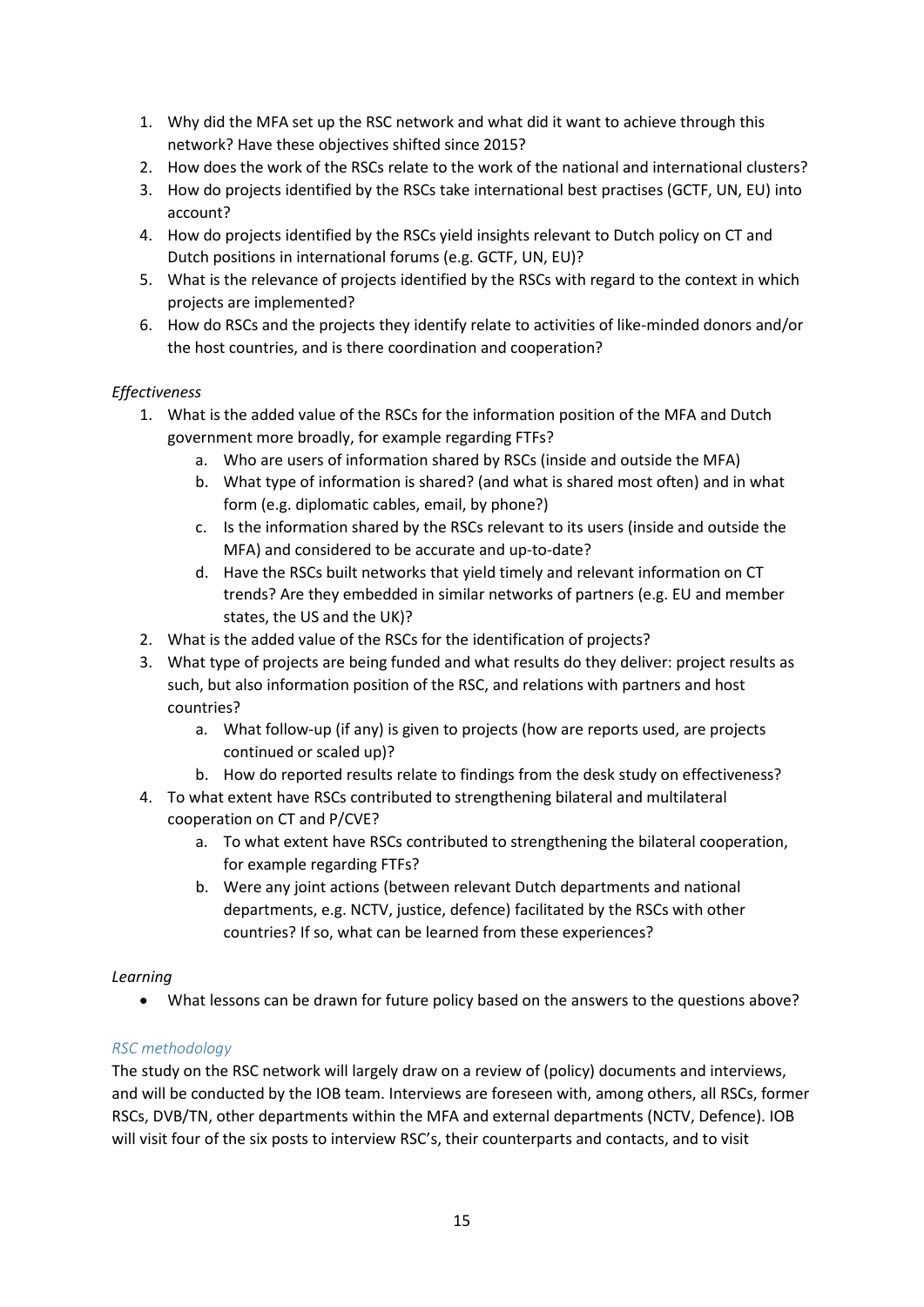projects. Given the relevance of the posts and the relatively large number of funded projects by these posts compared to others, IOB expects to visit Tunis, Nairobi, Sarajevo and Amman.<sup>[37](#page-15-0)</sup>

# 5. Limitations

The evaluation has a number of limitations:

- Given the broadness of the MFA's areas of operation in the field of CT and P/CVE (and of the field in general), this evaluation will focus on a selected set of subjects. The evaluation's conclusions are therefore not necessarily generalizable for the entire range of policy instruments and activities.
- As the policy reconstruction has shown, the MFA's policy on CT and P/CVE is very broad and general, and lacks clear and specific objectives and targets. This limits the extent to which effectiveness can be determined.
- The MFA is only one player within the Dutch landscape of actors working to counter and prevent terrorism. While the evaluation does look at the cooperation with direct partners (e.g. NTCV, Ministry of Justice and Security, Ministry of the Interior, Ministry of Defence), the evaluation is limited to the activities of the MFA.
- Given the nature of CT and P/CVE, information may not always be fully accessible to IOB.
- Given the sensitivity of the subject, not all findings from the evaluation may be made publicly available.

# 6. Deliverables

The evaluation will result in the following deliverables.

- Policy reconstruction (Dutch / internal)
- Delphi report (English / public)
- Study on Dutch involvement in GCTF (English / public)
- Study on Dutch RSC network (English / public)
- Desk study on effectiveness of selected CT and P/CVE activities (English / public)
- Synthesis report and recommendations (English / public)

In principle, each deliverable is published upon completion. Each of these deliverables will be shared with relevant stakeholders. During the evaluation process, IOB will maintain fully transparent communication with DVB and share proposals and research products. Each of the deliverables will also be presented and discussed with broader stakeholders within the MFA. Where relevant, public discussions may also be organised.

# 7. Access to documents

In accordance with the decision of the Minister of Foreign Affairs of 27 May 2019, IOB should receive full and unrestricted access to all data that is available to policy departments and implementing organisations. This also applies to state secret or otherwise confidential information, provided that the IOB-researchers involved have the required security clearances.

<span id="page-15-0"></span><sup>&</sup>lt;sup>37</sup> Selection criteria include: number of projects identified by these posts, information output of RV's, political relevance of geographic location.